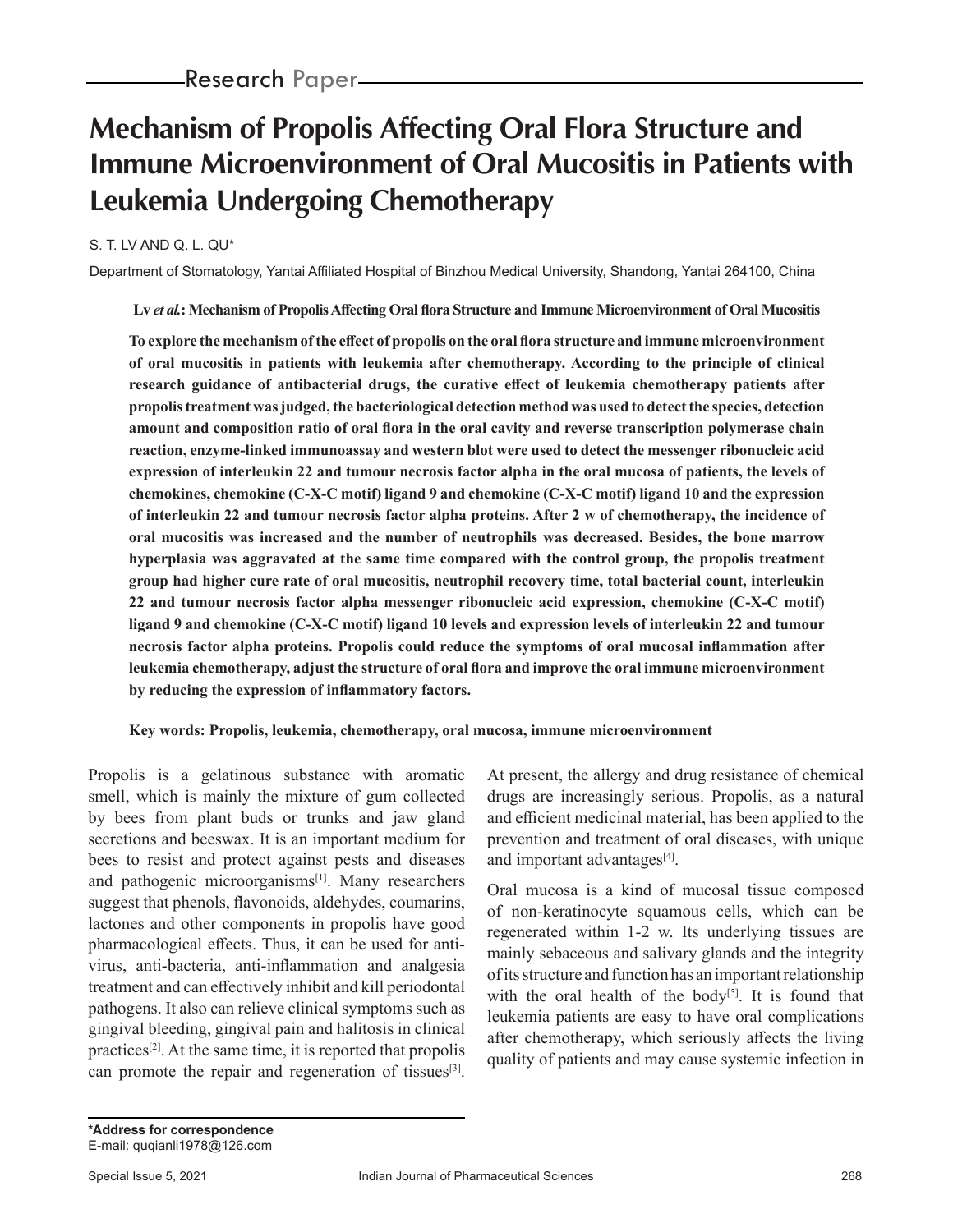severe cases<sup>[6]</sup>. Therefore, in the treatment of leukemia, oral care of patients is an effective way to reduce and prevent oral complications, which can prevent infection of patients and improve the therapeutic effect. Studies have found that chemotherapy drugs taken by leukemia patients have direct killing effect on the epithelial cells of oral mucosa of patients. They destroy the tissue renewal of oral mucosa and then lead to oral mucosal ulceration<sup>[7]</sup>. At the same time after chemotherapy, the patient's medullary hematopoiesis function is altered, which leads to the decrease of neutrophils. Moreover, the patient's drinking less water after chemotherapy leads to the proliferation of normal flora in the oral cavity, which obviously reduces the self-cleaning ability of the oral cavity producing amines and indoles causing halitosis and finally destroys the oral environment and induces oral mucosal injury and oral ulcer<sup>[8]</sup>. However, after taking a large amount of glucocorticoids and antibiotics in the course of treatment, the patient's internal flora is out of balance. The competitiveness of normal flora growth is weakened and some fungi and pathogenic bacteria proliferate abnormally, resulting in aggravation of oral infection[9]. It is also reported that the treatment method often used in bone marrow transplantation of leukemia patients is mainly to give patients high-dose radiotherapy, which will cause molecules in patients to be excited or ionized, then reduce gland secretion and finally result in dryness and direct injury of oral mucosa<sup>[10]</sup>. At present, the treatment methods for oral problems of leukemia patients after chemotherapy mainly include taking vitamin B elements, mucosal protective agents, fluconazole, lidocaine mixture and other methods. However, due to the long course of disease and poor therapeutic effects of various drugs, the oral treatment of patients after chemotherapy has become an important research direction. In this paper, the changes of oral flora and oral environment in leukemia patients after chemotherapy were investigated and then the effects of taking propolis on oral flora structure and immune microenvironment in leukemia patients after chemotherapy were understood, which brought good news for the prognosis and treatment of leukemia patients.

## **MATERIALS AND METHODS**

## **General data:**

**Experimental objects:** The subjects were 112 leukemia patients who received chemotherapy in Hubei Medical College from March 2017 to June 2019. According to the random number method, the patients were divided into control group and observation group with 56 cases in each group. There was no obvious difference in age, sex and course of disease among patients in each group.

**Inclusion criteria:** All patients were clinically diagnosed as leukemia; all patients were treated by chemotherapy; all patients voluntarily signed the informed consent of this study and voluntarily participated in this investigation.

**Exclusion criteria:** Patients with other complicated severe diseases; patients have cognitive dysfunction; patients during lactation or pregnancy.

## **Methods:**

**Method for preparation and use of medicine:** Weigh 70 g of propolis, pulverize it, dissolve it in 75 % ethanol to make the propolis solution with a concentration of 0.7  $g$ / ml. Store the solution in a brown bottle, seal it for 1 mo and then filter it with gauze for use. When in use, clean the oral cavity first, suck the affected part dry and keep it dry and then apply the solution to the affected part for treatment twice a day.

**Experimental treatment method:** After 1-2 w of chemotherapy, the patients were examined by bone marrow puncture and the relationship between the degree of bone marrow suppression and the occurrence of oral mucositis and neutrophils was analyzed. Then, the patients were treated in groups.

**Control group:** Traditional Chinese Medicine (TCM) powder was evenly applied to the oral mucosa and other wound surfaces of 56 leukemia patients after chemotherapy three times a day.

**Observation group:** The oral cavity of 56 leukemia patients after chemotherapy were cleaned with 3 % hydrogen peroxide twice a day and then dried with air gun. Then, the oral mucosa was sprayed and smeared with physiological saline mixture containing 10 % propolis. After a thin film was formed, the oral mucosa was dried with air gun. The end time of treatment should be 30 min before the patient ate.

## **Evaluation criteria of curative effect:**

According to the original guiding principle of clinical research of antibacterial drugs in 1993, the evaluation criteria is shown in Table 1.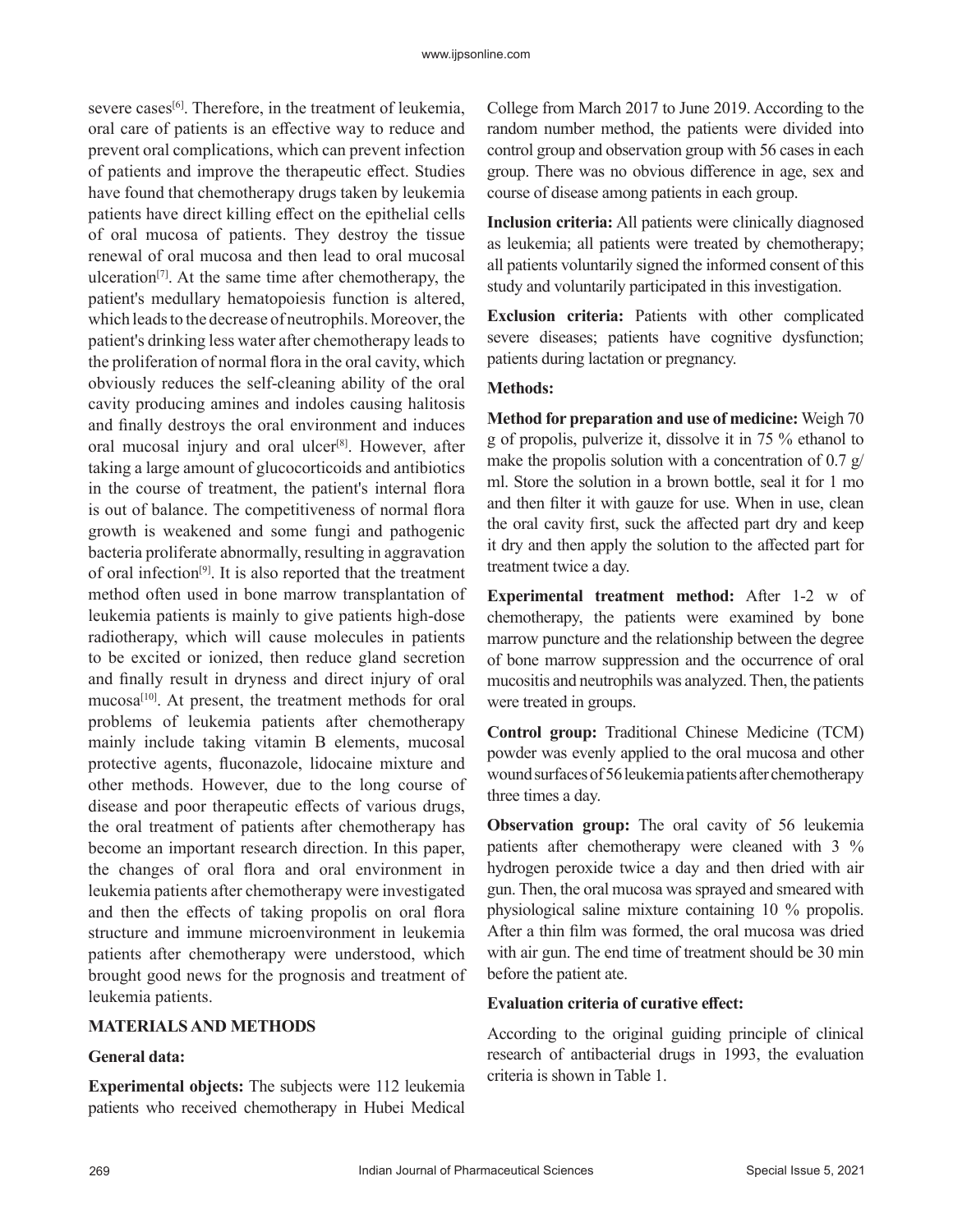## **TABLE 1: REFERENCE STANDARD OF CURATIVE EFFECT JUDGMENT**

| Judgement        | Manifestation                                                                                                                            |
|------------------|------------------------------------------------------------------------------------------------------------------------------------------|
| Cured            | Oral mucosa is normal, without fever and pain. The results<br>of mycological and bacteriological examination are negative                |
| Highly effective | Oral mucosa is hyperemia, without fever, and the pain is<br>relieved. The                                                                |
|                  | results of mycological and bacteriological examination are<br>negative                                                                   |
| Effective        | Oral ulcer is reduced and fever is relieved. Results of<br>mycological and bacteriological examination may be positive                   |
| Ineffective      | The improvement effect of oral ulcer and fever is not<br>obvious. Results of mycological and bacteriological<br>examination are positive |

#### **Bacteriological examination:**

1 cm2 samples were collected by sterile curette from oral mucosa of patients after chemotherapy and propolis treatment and then inoculated on agar plate of bovine heart and brain juice and cultured at 37° for 4 d with 10 %  $H_2$ , 80 %  $N_2$  and 10 %  $CO_2$ . The separated bacteria were cultured in Brain Heart Infusion (BHI-S) and common stock blood agar plates respectively and then put into 37° common incubator for 24 h of oxygen-tolerant culture. After the culture, the bacteria was identified and the identification standard was based on Berger's system method, such as staining, morphology, oxygen tolerance test and biochemical test. The number, detection rate and composition ratio of bacteria were calculated.

## **Detection of the messenger Ribonucleic Acid (mRNA) expression levels of Interleukin 22 (IL-22) and Tumour Necrosis Factor alpha (TNF-α) in the oral cavity of the subjects by Reverse Transcription Polymerase Chain Reaction (RT-PCR):**

The tissue site of the patient's oral mucosa was gently scraped with sterile scraper. Ribonucleic Acid (RNA) in the sample was extracted with RNA extraction kit and then reverse transcription was carried out quickly. RT-PCR was used to detect the reverse transcription products and Betaactin was used as internal reference to detect the mRNA expression levels of IL-22 and TNF- $\alpha$  in oral cavity.

## **Detection of the expression levels of chemokine (C-X-C motif) ligand 9 (CXCL9) and chemokine (C-X-C motif) ligand 10 (CXCL10) in the oral cavity of the subjects by Enzyme Linked Immunosorbent Assay (ELISA):**

The tissue site of oral mucosa was gently scraped with sterile scraper and the expression levels of chemokines CXCL9 and CXCL10 in the oral cavity of the subjects

were detected according to the kit instructions.

## **Detection of the expression levels of IL-22 and TNF-α proteins in the oral cavity of the subjects:**

Sterile scraper was used to gently scrape the oral mucosa tissue. After adding a certain volume of tissue protein lysate, the mixture was incubated at low temperature for 30 min. After centrifugation at 3000 g/min for 5 min, the supernatant was taken, mixed with protein buffer at a ratio of 1: 4, boiled in boiling water bath for 5 min, and stored at -20° for later use.

The gel prepared in advance was put into gel buffer and the sample was loaded with 10-30 ng protein per well. Then the electrophoresis experiment was carried out at 230 V and 300 mA for 1 h. After electrophoresis, it was transferred to Polyvinylidene Fluoride (PVDF) membrane and the expression levels of IL-22 and TNF-α proteins in samples were detected according to the following steps: primary antibody incubation, elution, secondary antibody incubation, elution and color development.

#### **Statistical treatment:**

Statistical Package for the Social Sciences (SPSS) 19.0 was used for statistical analysis of experimental data and one way Analysis of Variance (ANOVA) was used for analysis of differences among groups. The results were expressed as  $(\bar{x} \pm s)$ . It was considered that when p $> 0.05$ , there was no statistical significance between the data.

## **RESULTS AND DISCUSSION**

The relationship between oral mucositis of patients with leukemia after chemotherapy and granulocyte number and bone marrow suppression degree within 1-2 w after chemotherapy is shown in Table 2. Compared with 1 w after chemotherapy, the frontal incidence of oral mucositis was increased after 2 w of chemotherapy. The neutrophils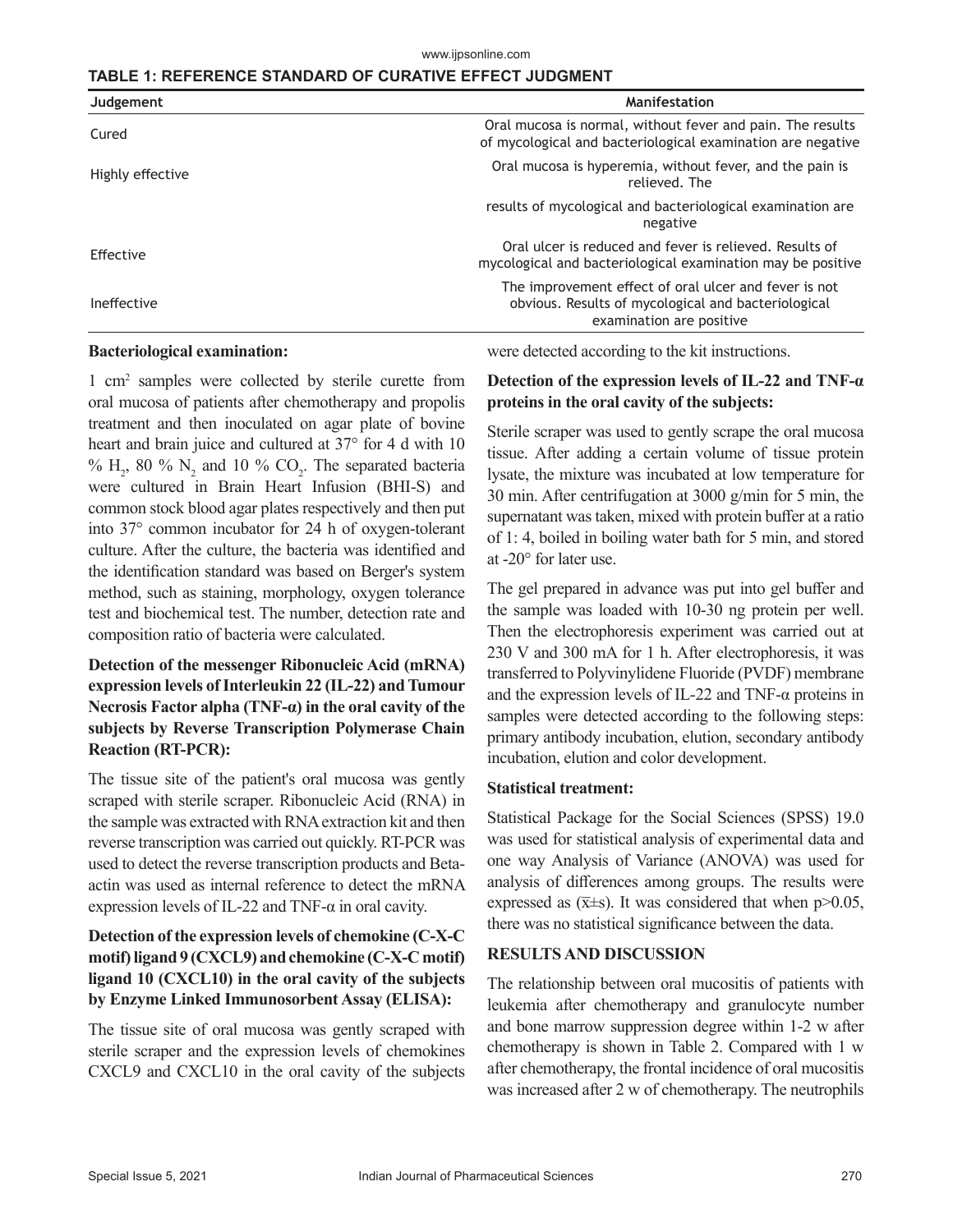#### www.ijpsonline.com

## **TABLE 2: THE RELATIONSHIP BETWEEN ORAL MUCOSITIS OF PATIENTS WITH LEUKEMIA AFTER CHEMOTHERAPY AND GRANULOCYTE NUMBER AND BONE MARROW SUPPRESSION DEGREE**

| Item                              | 1 w after chemotherapy | 2 w after chemotherapy |
|-----------------------------------|------------------------|------------------------|
| Oral mucositis (%)                | $35.13 \pm 3.76$       | $65.17 \pm 2.63a$      |
| Neutrophils number $(x10^9/l)$    | $0.95 \pm 0.09$        | $0.25 + 0.08a$         |
| Degree of bone marrow hyperplasia |                        |                        |

Note: A indicates p<0.01 compared with 1 w after chemotherapy

number was decreased to  $(0.25 \pm 0.08) \times 10^{9}/1$  and the bone marrow hyperplasia was aggravated.

Curative effect of propolis on patients with leukemia after chemotherapy oral mucositis is shown in Table 3. Compared with the control group, the cure rate of the patients in the observation group reached 55.36 % and the ineffective rate was only 5.37 %.

Effect of propolis on oral mucositis and neutrophils recovery time of patients with leukemia is shown in Table 4. Compared with the control group, the recovery time of cavity mucositis and neutrophils in the observation group was reduced. Effect of propolis on flora structure of oral mucositis in patients with leukemia after chemotherapy is shown in Table 5. Compared with after chemotherapy, the total amount of bacteria detected in patients treated with propolis was decreased, in which the composition ratio of Verona and *Fusobacterium* was increased and the composition ratio of other detected bacteria was decreased.

The results of RT-PCR are shown in fig.1. It can be seen from the figure that the mRNA expression levels of IL-22 and TNF- $\alpha$  in the oral cavity of patients in the observation group were decreased compared with those in the control group.

The levels of chemokines CXCL9 and CXCL10 in oral cavity of subjects were detected by ELISA. The results were shown in fig. 2. It can be seen from fig. 2 that compared with the control group, the levels of chemokines CXCL9 and CXCL10 in the oral cavity of the patients in the observation group were decreased.

The expression results of IL-22 and TNF- $\alpha$  in the oral cavity of subjects detected by Western blot were shown in

## **TABLE 3: CURATIVE EFFECT OF PROPOLIS ON PATIENTS WITH LEUKEMIA AFTER CHEMOTHERAPY ORAL MUCOSITIS (CASE (%))**

| Group             | <b>Ineffective</b> | <b>Effective</b> | Highly effective | Cured          |
|-------------------|--------------------|------------------|------------------|----------------|
| Control group     | 14 (25.00)         | 10 (17.86)       | 9(16.07)         | 23 (41.07)     |
| Observation group | $3(5.37)^a$        | 8(14.27)         | 14 $(25.00)^a$   | 31 $(55.36)^a$ |

Note: A indicates p<0.01 compared with control group

#### **TABLE 4: EFFECT OF PROPOLIS ON ORAL MUCOSITIS AND NEUTROPHILS RECOVERY TIME OF PATIENTS WITH LEUKEMIA**

| Group             | Recovery time of oral mucositis | Recovery time of neutrophils |
|-------------------|---------------------------------|------------------------------|
| Control group     | $24.19 \pm 3.76$                | $30.72 \pm 3.13$             |
| Observation group | $15.11 \pm 3.41$ <sup>a</sup>   | $29.67 \pm 2.75$             |

Note: A indicates p<0.01 compared with control group

## **TABLE 5: EFFECT OF PROPOLIS ON FLORA STRUCTURE OF ORAL MUCOSITIS IN PATIENTS WITH LEUKEMIA AFTER CHEMOTHERAPY**

| <b>Detected</b>          | After chemotherapy                                                               |                 |               | After propolis treatment            |                          |       |
|--------------------------|----------------------------------------------------------------------------------|-----------------|---------------|-------------------------------------|--------------------------|-------|
| bacteria                 | <b>Detectable</b><br>Composition<br>Positive rate<br>ratio (%)<br>quantity (lgX) |                 | Positive rate | <b>Detectable</b><br>quantity (lgX) | Composition<br>ratio (%) |       |
| Staphylococcus<br>aureus | 18.17                                                                            | $4.81 \pm 0.64$ | 2.02          | 9.09                                | $3.01 \pm 0.42$          | 0.42a |
| Streptococcus            | 90.89                                                                            | $5.34 \pm 0.84$ | 67.65         | 90.89                               | $4.08 + 0.83$            | 65.62 |
| <b>Neisseria</b>         | 27.27                                                                            | $4.61 \pm 0.94$ | 6.70          | 22.73                               | $3.51 \pm 1.30$          | 1.46a |
| Veillonella              | 18.18                                                                            | $5.06 \pm 0.61$ | 4.01          | 18.18                               | $3.28 + 1.01$            | 9.92a |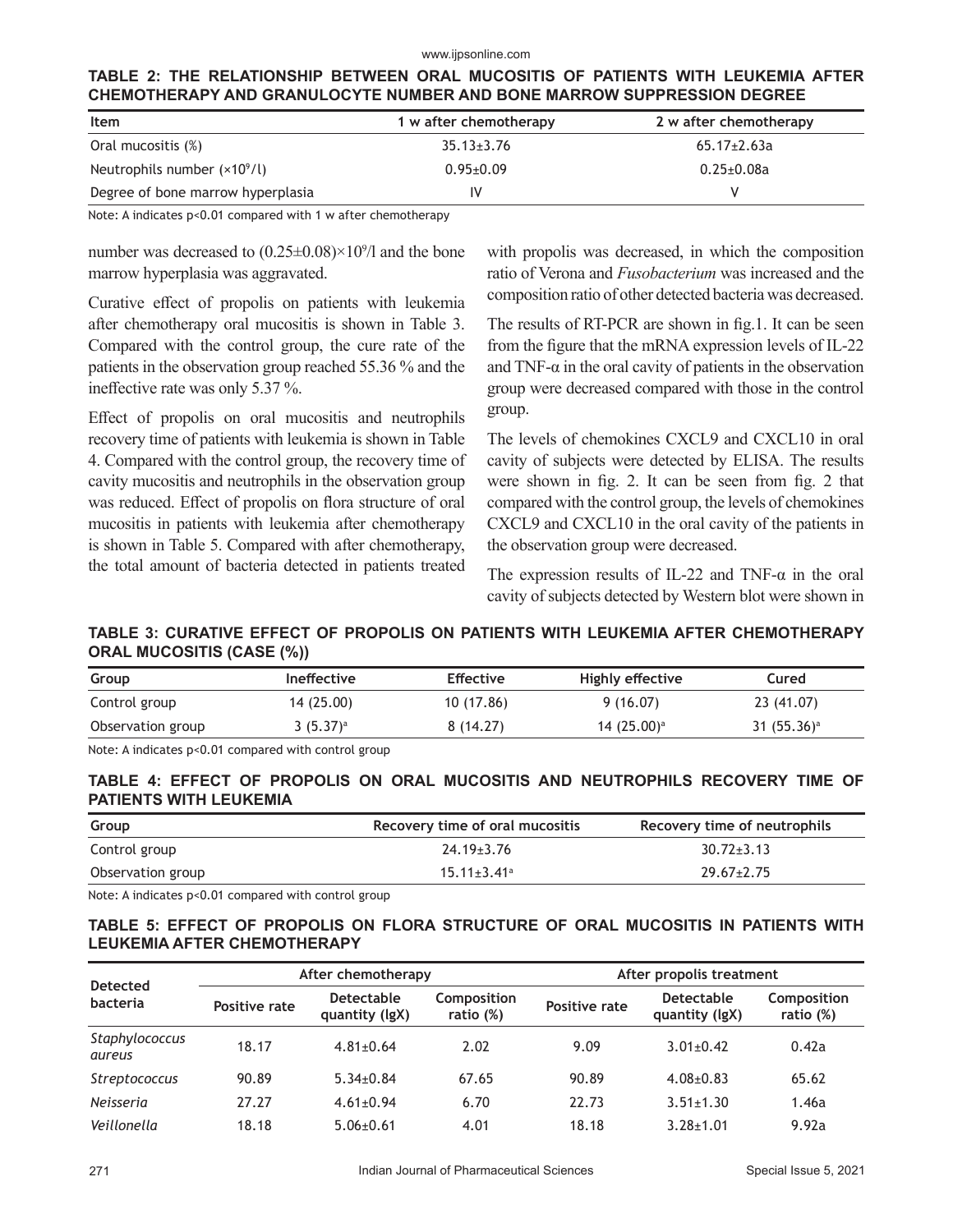| www.ijpsonline.com                   |       |                 |      |       |                              |        |
|--------------------------------------|-------|-----------------|------|-------|------------------------------|--------|
| Prevotella                           | 18.18 | $4.14 \pm 1.13$ | 2.27 | 18.18 | $3.47 \pm 1.14$              | 3.05a  |
| Fusobacterium                        | 9.09  | $4.28 \pm 1.20$ | 2.73 | 18.18 | $3.58 \pm 0.96$              | 10.56a |
| G <sup>N</sup> anaerobic<br>bacillus | 36.36 | $4.29 \pm 0.98$ | 5.07 | 27.27 | $2.89 \pm 0.70$              | 0.89a  |
| G <sup>P</sup> anaerobic<br>bacillus | 31.82 | $4.30 \pm 1.13$ | 5.48 | 40.09 | $3.19 \pm 0.86$              | 5.07   |
| CO <sub>2</sub> cellulomonas         | 27.27 | $5.19 \pm 0.12$ | 4.07 | 18.18 | $3.58 + 0.972$               | 3.01a  |
| Total amount                         |       | $5.72 \pm 0.89$ | 100  |       | $4.25 \pm 0.73$ <sup>a</sup> | 100    |

Note: A indicates p<0.01 compared with after propolis treatment



**Fig. 1: mRNA expression levels of IL-22 and TNF-α in oral cavity of subjects, (□): Control group, (□): Observation group** 



|  |  |  |  |  | Fig. 2: Expression levels of chemokinesCXCL9 and CXCL10 in oral cavity of subjects, ( $\Box$ ): CXCL9, ( $\Box$ ): CXCL10 |
|--|--|--|--|--|---------------------------------------------------------------------------------------------------------------------------|
|--|--|--|--|--|---------------------------------------------------------------------------------------------------------------------------|

#### **TABLE 6: EXPRESSION LEVELS OF IL-22 AND TNF-α PROTEINS IN ORAL CAVITY OF SUBJECTS**

| Group             | IL-22/B-actin    | $TNF-a/B$ -actin |
|-------------------|------------------|------------------|
| Control group     | $32.19 \pm 3.76$ | $48.72 \pm 3.13$ |
| Observation group | $15.11 \pm 3.41$ | $29.67 \pm 2.75$ |



**Fig. 3: Expression levels of IL-22 and TNF-α proteins in oral cavity of subjects**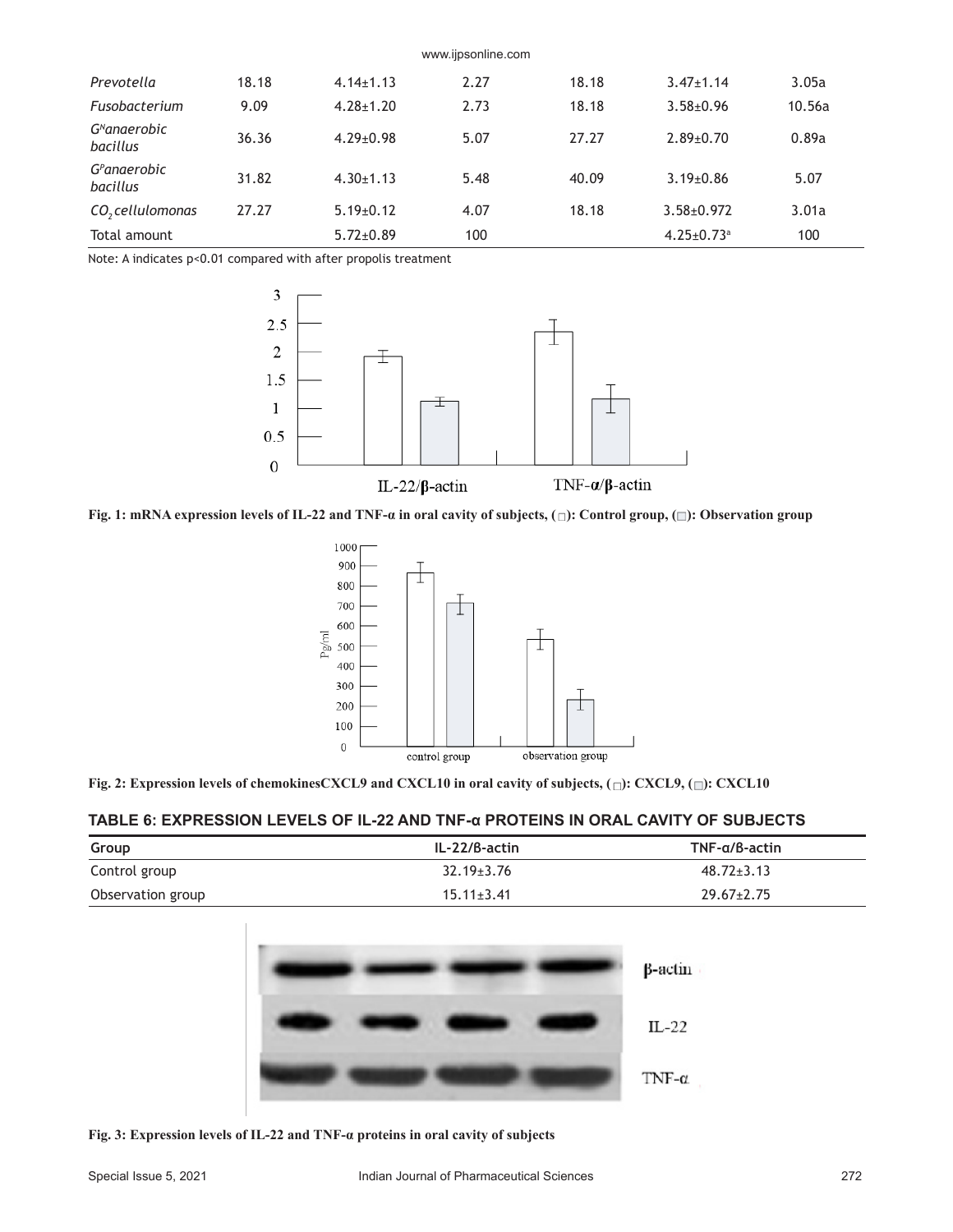Table 6. It can be seen from Table 6 that compared with the control group, the expression levels of IL-22 and TNF- $\alpha$ proteins in the oral cavity of patients in the observation group were decreased. The results were shown in fig. 3.

In recent years due to the increase in the intensity, type and dose of chemotherapy, monoclonal antibodies, large doses of immunosuppressants and targeted therapy and application of broad-spectrum antibiotics, some fungal infections have increased in newly diagnosed or relapsed leukemia patients and the incidence of oral mucosa destruction in patients has reached 40 % to 80  $%$ <sup>[11]</sup>. Therefore, it is of great significance to find suitable methods for the protection and treatment of oral internal environment of leukemia patients after chemotherapy.

In this study, it was found that oral mucositis was alleviated in patients with leukemia after chemotherapy and the total amount of bacteria detected and the composition ratio of bacteria changed. At the same time, the expression of inflammatory factors IL-22, TNF-α and the levels of CXCL9 and CXCL10 were decreased.

At present, chemotherapy is one of the main methods to treat leukemia clinically. As a common complication after chemotherapy, the oral ulcer has an incidence reaching 20 %-80 % and its complications can promote the structural imbalance of oral flora[9]. Kim *et al.*[12] found that the most common pathogen in 38 patients with acute leukemia after chemotherapy is *Candida albicans*, which belongs to the main pathogen in fungal infection and has the ability to inhibit the immunity of the body. It is found that the number of leukocytes in leukemia patients is decreased gradually during chemotherapy and the immune function of the body is also declining. Therefore, it is easy to suffer microorganisms attack, causing secondary infection in the oral cavity. In addition, chemotherapy drugs mostly have immunosuppressive effect. As a result, the humoral immunity and cellular immunity of the body are altered, resulting in dysbacteriosis<sup>[13]</sup>. According to clinical reports, while routine oral care is given to leukemia patients after chemotherapy, certain nursing interventions are taken. The results show that the number of patients with oral ulcer in the observation group is lower than that in the experimental control group and the incidence of I-IV degree of oral ulcer is lower than that in the control group, indicating that nursing intervention for patients complicated with oral ulcer after chemotherapy can effectively alleviate the pain and inflammation of patients and then achieve the effect of curing oral ulcer<sup>[14]</sup>.

It is reported that propolis has obvious clinical efficacy in the treatment of oral diseases<sup>[15]</sup>. In the study of broadspectrum antibacterial effect, it is found that the inhibitory concentration of propolis on melanin-producing main pathogenic bacteria in periodontitis patients is equivalent to that of 0.1 % nitrofile and the killing rate of propolis on *Staphylococcus aureus* and *Escherichia coli* is over 99.9  $\frac{9.9}{16}$ . At the same time, the antibacterial experiment results of main caries causing drugs show that the antibacterial effect of propolis is significantly higher than that of other TCM and the antibacterial concentration of propolis to *lactobacillus* and *streptococcus* mutans was 1.56 % $[17]$ . Oral mucosa leukoplakia is a common disease occurring in oral mucosa. Studies have found that the cure rate can reach 62 % and the effective rate of the drug can reach 100 % when using the compound drug containing 50 % propolis. Studies have also found that propolis has antibacterial effect and can be used in combination with many antibiotics to significantly improve its antibacterial ability and action time. Long-term administration will not cause flora imbalance in patient's oral cavity and will not cause drug resistance<sup>[18]</sup>. IL-22 is secreted by T helper type 22 (Th22) and T helper 17 (Th17) cells and plays an important role in the anti-infection immunity of mucous membrane. Its expression site is tissue specific, mainly in epithelial cells. It can induce inflammatory factors such as chemokines, acute reactive proteins and cytokines and antibacterial peptides such as regenerating family proteins and β-defensins and is considered to play an important role in the early immune period of oral mucositis disease. As one of the important inflammatory factors, TNF- $\alpha$ can enhance the phagocytic activity of macrophages and neutrophils and promote the maturation of antigenpresenting cells. It is found that IL-22 and TNF- $\alpha$  can effectively reduce the growth of *Candida albicans*, inhibit keratinocyte apoptosis and maintain the integrity of epidermal structure. Literature reports have confirmed that IL-22 and TNF- $α$  can induce up regulation of innate immunity related gene expression in human primary keratinocytes.

To sum up, propolis could alleviate the symptoms of oral mucositis after leukemia chemotherapy, adjust the structure of oral flora and improve the oral immune microenvironment by reducing the expression of inflammatory factors.

## **Conflict of interests:**

The authors declare no conflict of interest.

## **REFERENCES**

1. Deghbar N, Mezioug D, Kahina T, Medjdoub Y-M, Touil-Boukoffa C. Antihydatic and immunomodulatory effects of Algerian propolis ethanolic extract: *In vitro* and *in vivo* study. Asian Pac J Trop Med 2019;12(3):106.